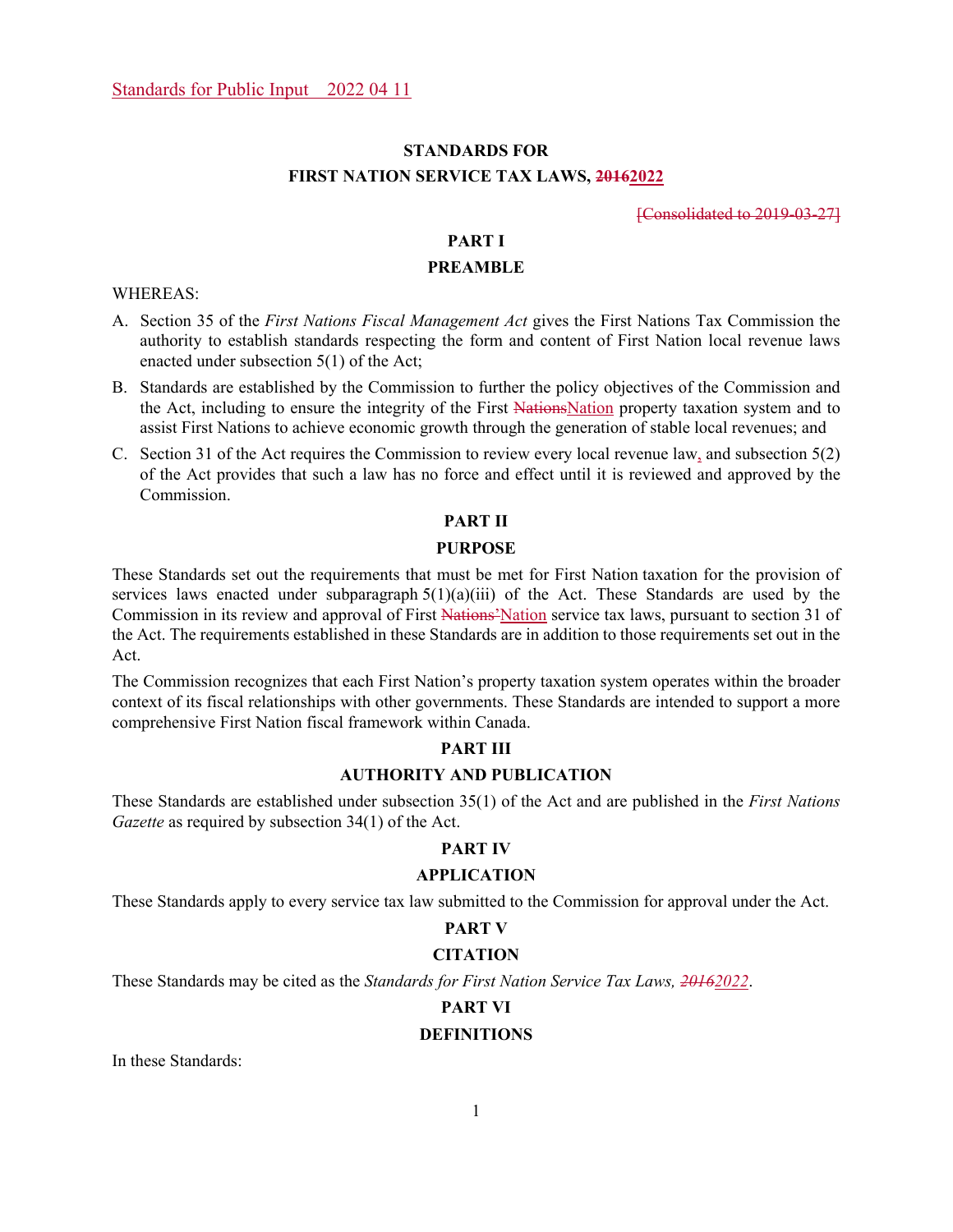- "Act" means the *First Nations Fiscal Management Act*, S.C. 2005, c. 9, and the regulations enacted under that Act;
- "assessment law" means an assessment law enacted under subparagraph  $5(1)(a)(i)$  of the Act;
- "assessment review board" means an independent appeal body established by a First Nation under its assessment law to hear and determine assessment appeals;
- "chair" means the chair of a review panel;
- "Commission" means the First Nations Tax Commission established under the Act;
- "complainant" means a person who commences an appeal of a service tax;
- "completion date" means the date that the construction of the infrastructure comprising the service is completed, as determined by a registered professional;
- "Council" has the meaning given to that term in the Act;
- "First Nation" means a band named in the schedule to the Act;
- "holder", in relation to an interest or right-in reserve lands in Canada elsewhere than in Quebec, means a person
	- (a) in possession of the interest-or right,
	- (b) entitled through a lease, licence or other legal means to the interest-or right,
	- (c) in actual occupation of the interest-or right, or
	- (d) who is a trustee of the interest;

"holder", in relation to a right in reserve lands in Quebec, means a person

(a) in possession of the right,

(b) entitled through a lease, licence or other legal or contractual means to the right,

(c) in *de facto* occupation of reserve lands, or any other immovable situated on reserve lands, or

(d) who is a trustee of the right;

- "interest", in relation to reserve lands in Canada elsewhere than in Quebec, means any estate, right or interest of any nature in or to the lands, including any right to occupy, possess or use the lands, but does not include title to the lands that is held by Her Majesty;
- "Law" means a service tax law enacted under subparagraph  $5(1)(a)(iii)$  of the Act;
- "local service area" means a defined area of a reserve to which a service is provided under a service tax law;
- "property class" means a property class established in a First Nation's assessment law;
- "Province" refers to the province in which a First Nation's reserve lands are situated;
- "registered professional" means an individual qualified, and registered or licensed, as a professional engineer or architect in the Province;
- "reserve" means a reserve of a First Nation within the meaning of the *Indian Act*;
- "resolution" means a motion passed and approved by a majority of Council present at a duly convened meeting;
- "review panel" means an independent appeal body established under a Law to hear and determine service tax appeals;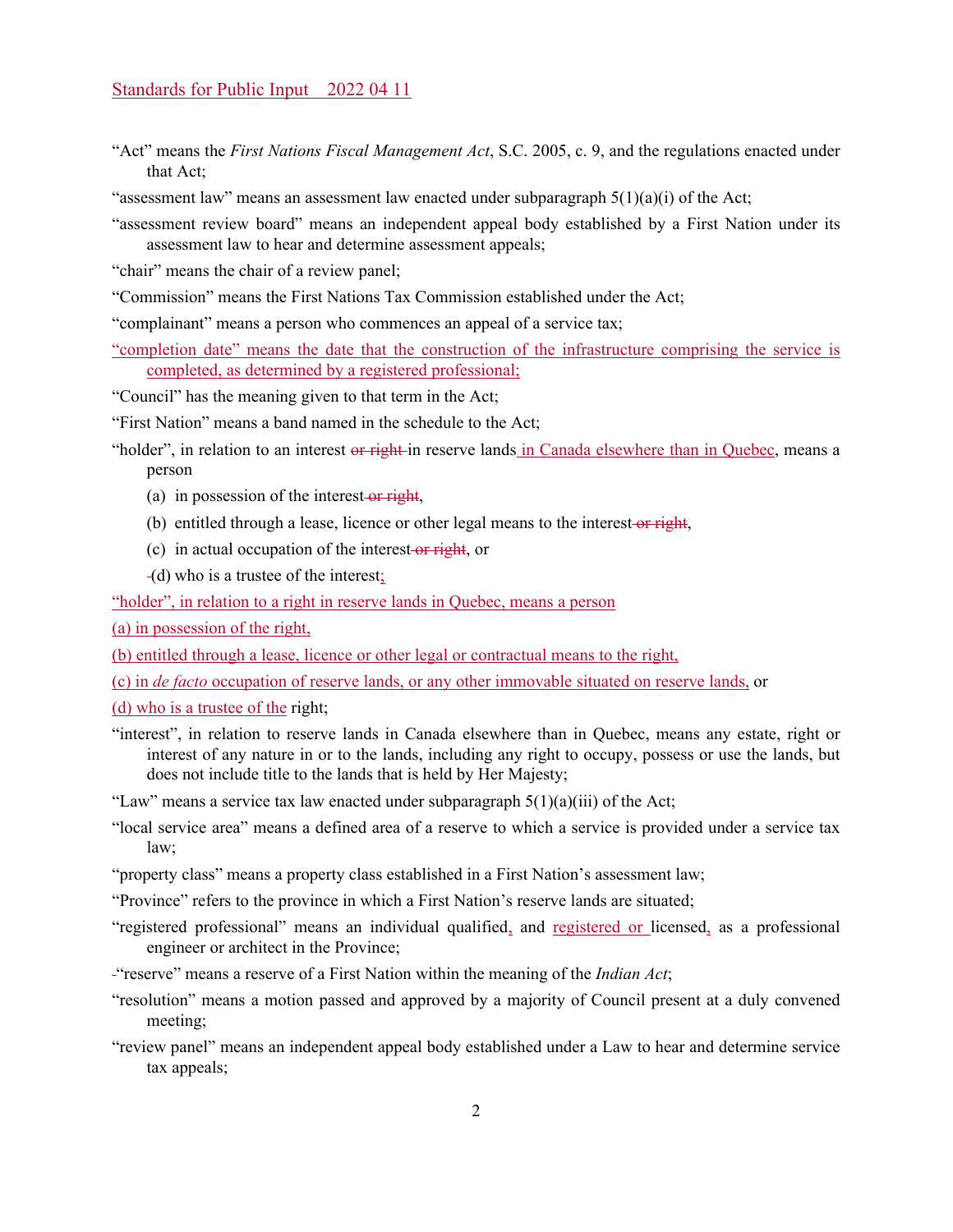- "right", in relation to reserve lands in Quebec, means any right of any nature in or to the lands, including any right to occupy, possess or use the lands and any right of a lessee, but does not include title to the lands that is held by Her Majesty;
- "service" means an activity or work the local service infrastructure provided by or on behalf of a First Nation for which a service tax will be levied under a Law;

"service tax" means a tax levied under a Law in respect of the provision of a service;

"service tax roll" means a list of persons liable to pay a service tax under a Law;

"tax administrator" means a person appointed by Council to administer and enforce a Law;

"tax roll" means a tax roll prepared under a First Nation's taxation law;

- "taxation law" means a taxation law enacted under paragraph  $5(1)(a)$  of the Act respecting the taxation of interests or rights in reserve lands, but does not include a property transfer tax law; and
- "taxes" includes all taxes imposed, levied, assessed or assessable under a local revenue law, and all penalties, interest and costs added to those taxes.

For greater certainty, an interest or right, in relation to reserve lands, includes improvements.

Except as otherwise provided in these Standards, words and expressions used in these Standards have the same meaning as in the Act.

[am. FNTC Resolution 2019-03-27.]

# **PART VII**

# **STANDARDS**

#### **1. Description and Type of Service**

1.1 The Law must describe the service to be paid for by the service tax.

1.2 The Law must impose a service tax only to recover all or a portion of the costs relating toof the designer and construction of infrastructure for comprising the provision of a service in accordance with section 5.

1.3 The Law must impose a service tax only for a service that is within the categories of services listed in the Schedule to these Standards.

1.4 The Law must impose a service tax within a local service area only where the First Nation has determined that the service provides a benefit to interests or rights within the local service area that is different or greater than that received generally by other interests or rights in the reserve lands.

1.5 The Law must impose a service tax only for a service with a completion date that is not more than one (1) year before the date that the Law comes into force.

# **2. Appointment of Tax Administrator**

The Law must provide for the appointment by Council of a tax administrator to oversee the administration and enforcement of the Law.

[am. FNTC Resolution 2019-03-27.]

#### **3. Service Tax Liability and Exemptions**

3.1 The Law must provide that all interests or rights in the reserve or within a local service area isare subject to the service tax unless, except as provided in this section.

(a) exempted from the service tax in accordance with the Law;

(b) the First Nation waives or reduces the service tax in accordance with the Law; or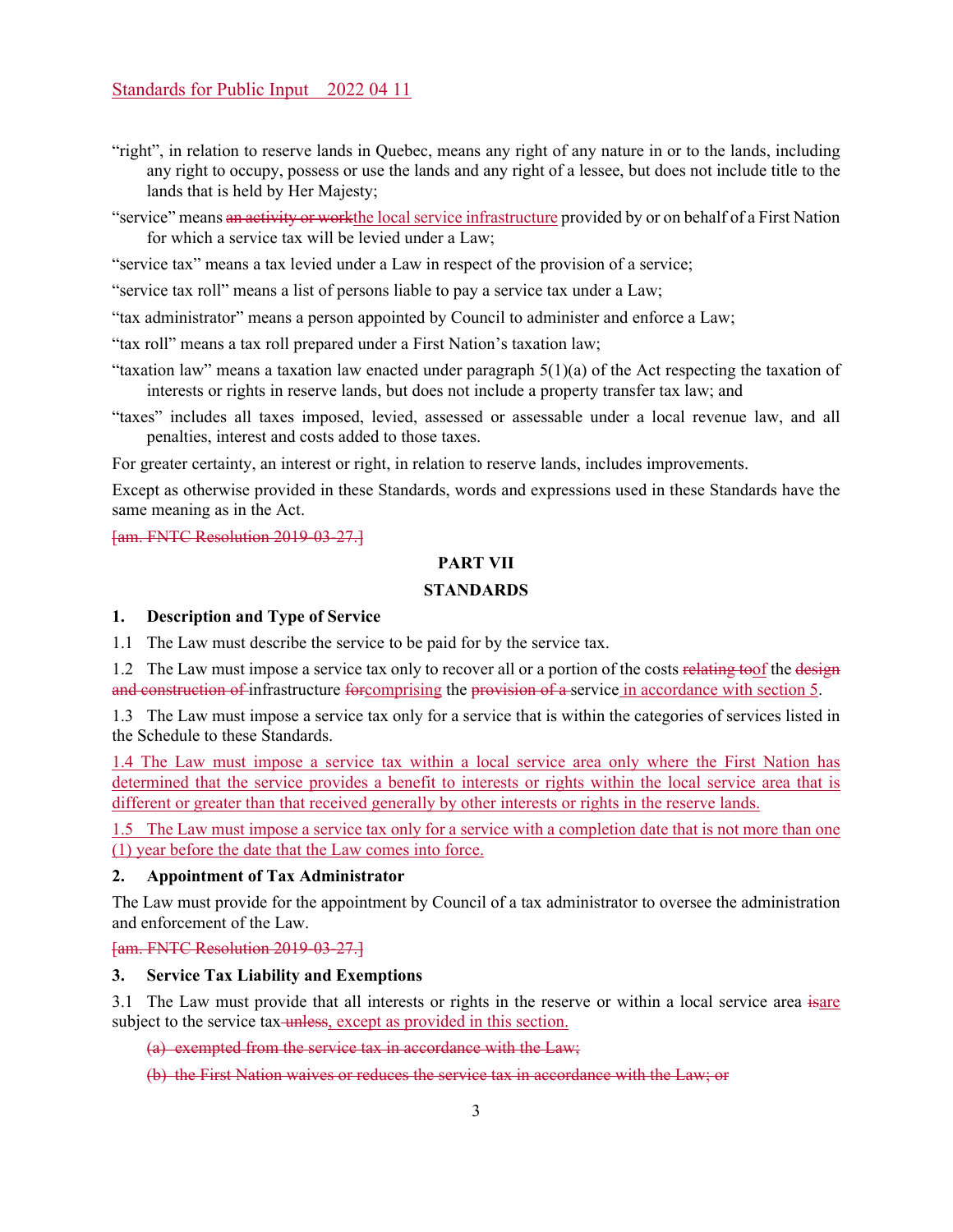# (c) the interest or right will not have the opportunity to benefit from the service.

3.2 Where a First Nation wishes to provide for exemptions from a service tax, those exemptions must be set out in the Law.

3.3 Where a Law exempts an interest or right in reserve lands from a service tax on the basis that the interest or right is held by the First Nation, or a member of the First Nation, including where the interest or a corporation in which shares areright is held indirectly by or on behalf of the First Nation or a member of the First Nation through a corporation, partnership, trust or any other mechanism, the Law must require the First Nation to pay from its general revenues the service taxes that would have been levied on the exempted interest or right had the exemption not applied.

# [am. FNTC Resolution 2019-03-27.]

3.4 The Law may permit the First Nation to waive or reduce the amount of a service tax in respect of an interest or right in reserve lands only where the holder or a previous holder of that interest or right has

(a) provided all or part of the service at the holder's expense, or

(b) already paid towards the costs of the service,

in accordance with the terms and conditions specified in the Law.

3.5 A Law must not levy a service tax on an interest or right where the interest or right, or the holder of the interest or right, will not have the opportunity to benefit from the service, immediately or in the future.

# **4. Revenues**

4.1 The Law must provide that all revenue collected by the First Nation from the service tax, and interest earned on it, is used only for the provision of the service.

4.2 The Law must require the tax administrator to account separately for the service tax revenues.

# **5. Estimated Costs of Service**

5.1 The Law must set out the total estimated cost of the service, based on actual and estimated costs as applicable, and the proportion of that estimated cost that the First Nation will recover through the service tax.

5.2 In calculating the total estimated cost of the service for For the purposes of subsection 5.1, the First Nation mustcost of a service may include only the following costs:

- (a) property acquisition costs;
- (b) capital costs;
- (c) professional services costs, including engineering and legal fees;
- (d) debt servicing costs;
- (e) administration costs, including costs of the review panel; and
- (f) other costs that have been or will be directly incurred in undertaking and financing the service.

5.3 The total estimated cost of the service set out in the Law must be reviewed by a registered professional who must certify that the amount

(a) includes only those costs permitted under subsection 5.2; and

(b) provides a complete and accurate estimate or account of the total essences of the service, as applicable.

**6. Basis of Service Tax**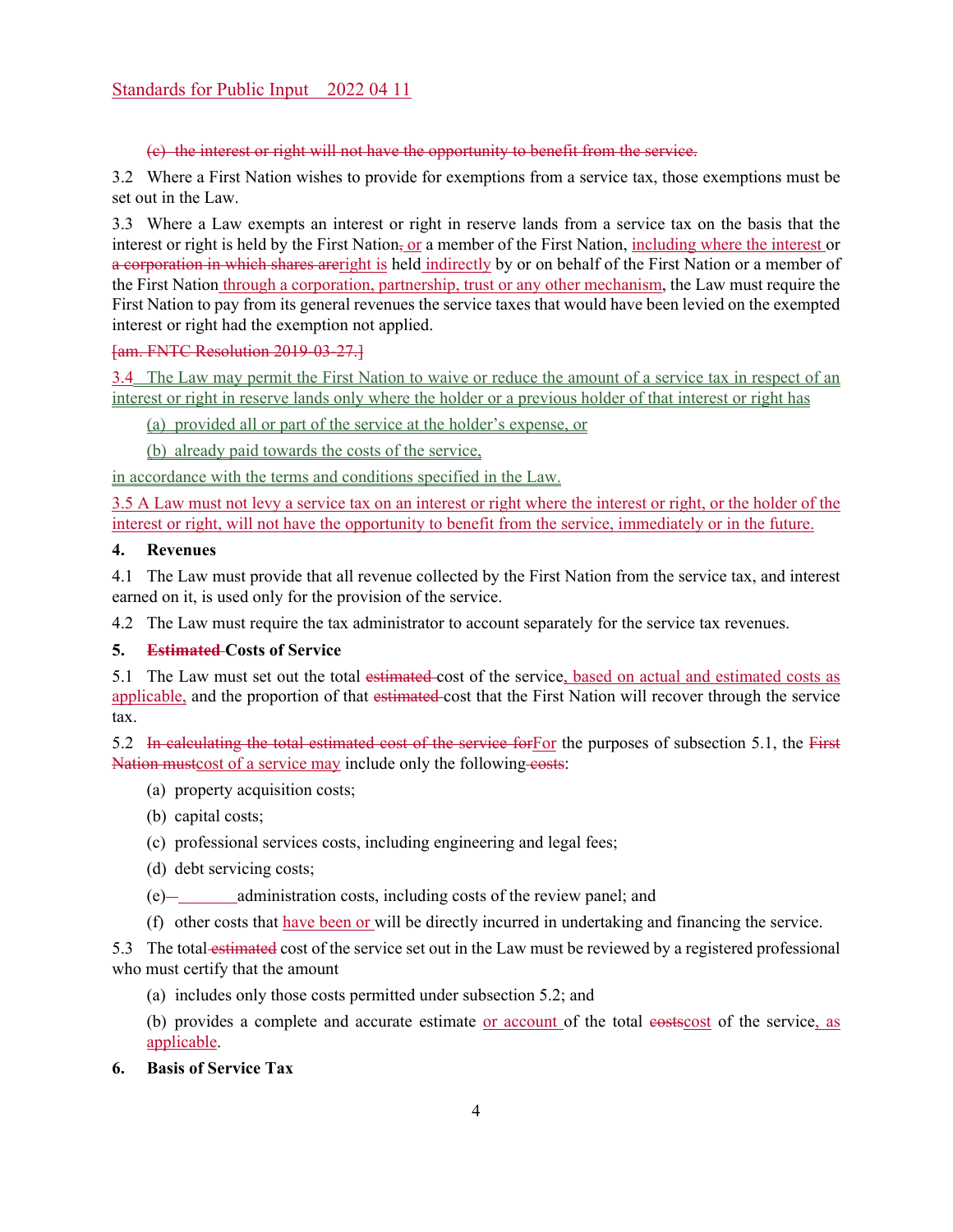6.1 The Law must state the basis on which the service tax will be levied, which must be one (1) or more of the following:

(a) a property value tax based on the assessed value of the interest or right in reserve lands as determined under the First Nation's assessment law;

 $\bigoplus$ (a) a single amount for each interest or right in reserve lands;

 $(e<sub>b</sub>)$  the taxable area of the interest or right in reserve lands; or

(dc) the taxable frontage of the interest or right in reserve lands.

6.2 Where a Law levies a service tax on the basis of the taxable area or taxable frontage of an interest or right in reserve lands, the Law mustmay establish how the taxable area or taxable frontage, as the case may be, will be determined based on the physical characteristics of the where an interest or right- is a corner parcel or is irregularly shaped such that an adjustment is required in order to ensure a fair and equitable allocation of the tax.

[am. FNTC Resolution 2019-03-27.]

# **7. Establishing Service Tax Rates and Prepayment**

7.1- The Law must establish the service-tax rate or rates that will be used to determine the service tax payable in each year the service tax is imposed. levied.

7.2 Where the Law imposes a service tax based on

(a) a property value tax, the Law must establish the rate to be paid per unit of assessed value of an interest or right in reserve lands as determined under the First Nation's assessment law; or

(b) a single rateamount for each interest or right in reserve lands, the Law must establish the tax rate to be paid in each year of the service tax.

7.3 Where the Law imposes levies a service tax based on the taxable area or taxable frontage of an interest or right in reserve lands, the Law must establish either the tax rate to be paid per unit of taxable area or taxable frontage.

(a) the rate to be paid per unit of taxable area or taxable frontage; or

(b) the rates of tax to be paid for different ranges of taxable areas or taxable frontages.

7.4 In establishing a tax raterates, the Law

(a) maymust provide for different rates for different property classes establishedinterests or rights in reserve lands that are similarly benefitted to be taxed at the First Nation's assessment lawsame tax rate; and

(b) must provide for interests or rights in reserve lands that are not similarly benefitted to be taxed such that the tax rates vary according to the relative amounts to which the equal application of interests or rights are benefitted.

7.5 The Law must establish tax rates withinthat are supported by a report that includes the following information with respect to the proposed service tax:

(a) a property class.description of the service;

(b) the estimated cost of the service;

(c) the reasonable life expectancy of the infrastructure comprising the service;

(d) the portion of the costs of the service that will be recovered by the service tax;

(e) the basis on which the service tax will be levied;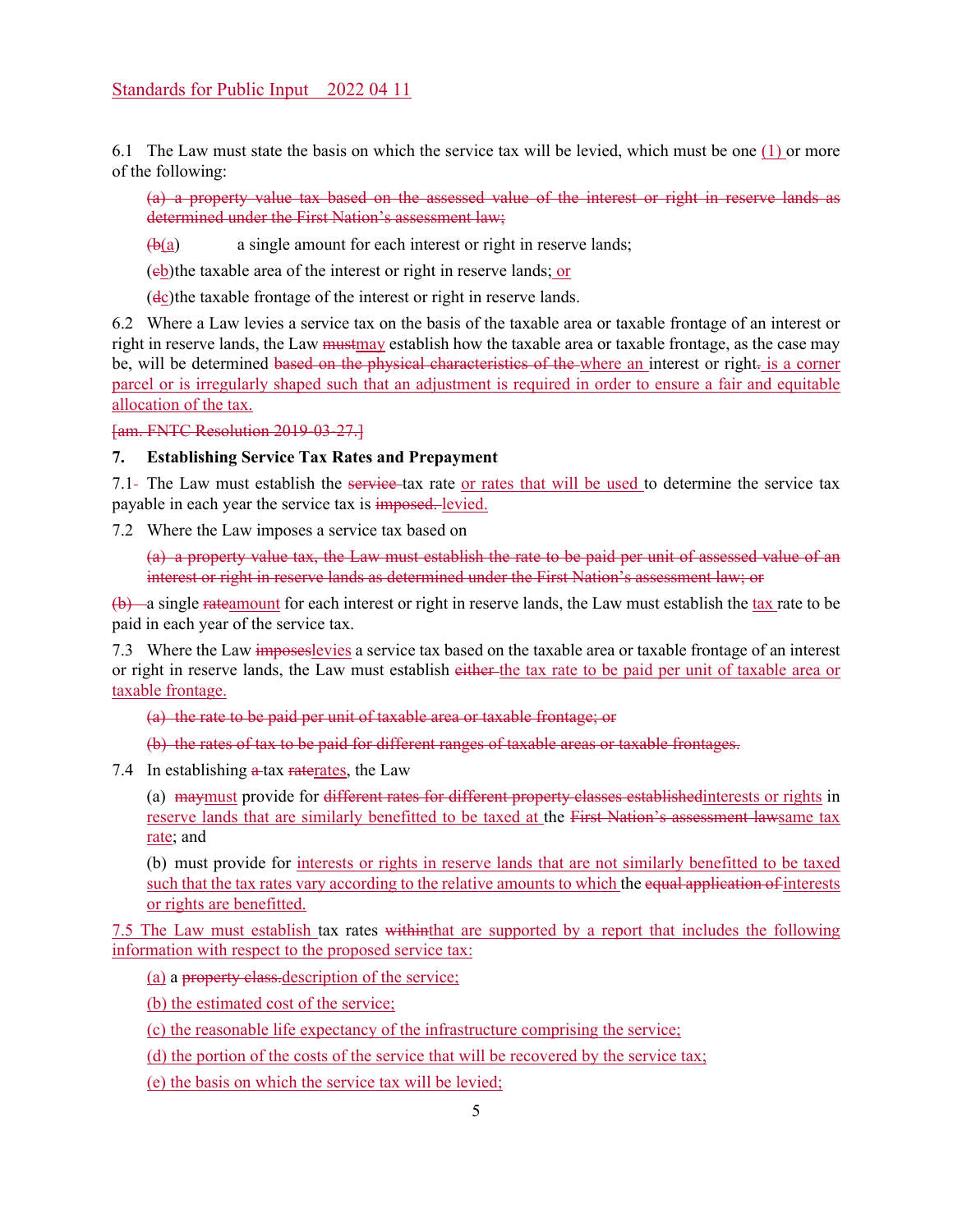(f) the tax rate or rates to be applied;

(g) the number of years that the service tax will be levied;

(h) if applicable, how the taxable area or taxable frontage, as the case may be, will be determined where an interest or right is a corner parcel or is irregularly shaped such that an adjustment is required in order to ensure a fair and equitable allocation of the tax;

(i) if one (1) tax rate is to be applied, an explanation of how the interests or rights are similarly benefitted; and

(j) if more than one (1) tax rate is to be applied, an explanation of the differences in benefits received by the respective benefitted interests or rights.

7.56 Where the Law allows a holder to prepay the service tax amount, the Law must set out the prepayment amount or the formula that will be used to calculate the prepayment amount.

[am. FNTC Resolution 2019-03-27.]

# **8. Duration of Service Tax**

The Law must set out the number of years that the service tax will be imposedlevied, which must be not less than five (5) years and must not exceed the lesser of

(a) thirty (30) years; and

(b) the reasonable life expectancy of the work constructed as part ofinfrastructure comprising the service.

# **9. Service to Local Service Area**

Where thea Law provides for the service to benefit or be provided to a local service area, the Law must

(a) define the boundaries of the local service area to which the service will be provided and the service tax levied; and

(b) set out the portion of the costs of the service that will be recovered by the service tax; and

 $\overline{(e(b))}$  include a statement indicating the proportion of holders of interests or rights in reserve lands within the local service area who support the service and the service tax, and how the First Nation determined the level of support.

[am. FNTC Resolution 2019-03-27.]

# **10. Construction ScheduleRequirements**

10.1 The Law must

(a) set out 10.1 Where a First Nation proposes to enact the Law before the completion date of the construction of the service, the Law must include the following:

(a) a construction schedule that includes the proposed or actual dates for the commencement and completion of all design and construction components of the infrastructure comprising the service;

(b) require the First Nation to commence and complete the construction in accordance with the construction schedule; and

(c) require where construction has not been commenced, a requirement for the First Nation to commence the construction

(i) within one (1) year of the date the service tax is due and payable in the first (1st) year that it is levied, and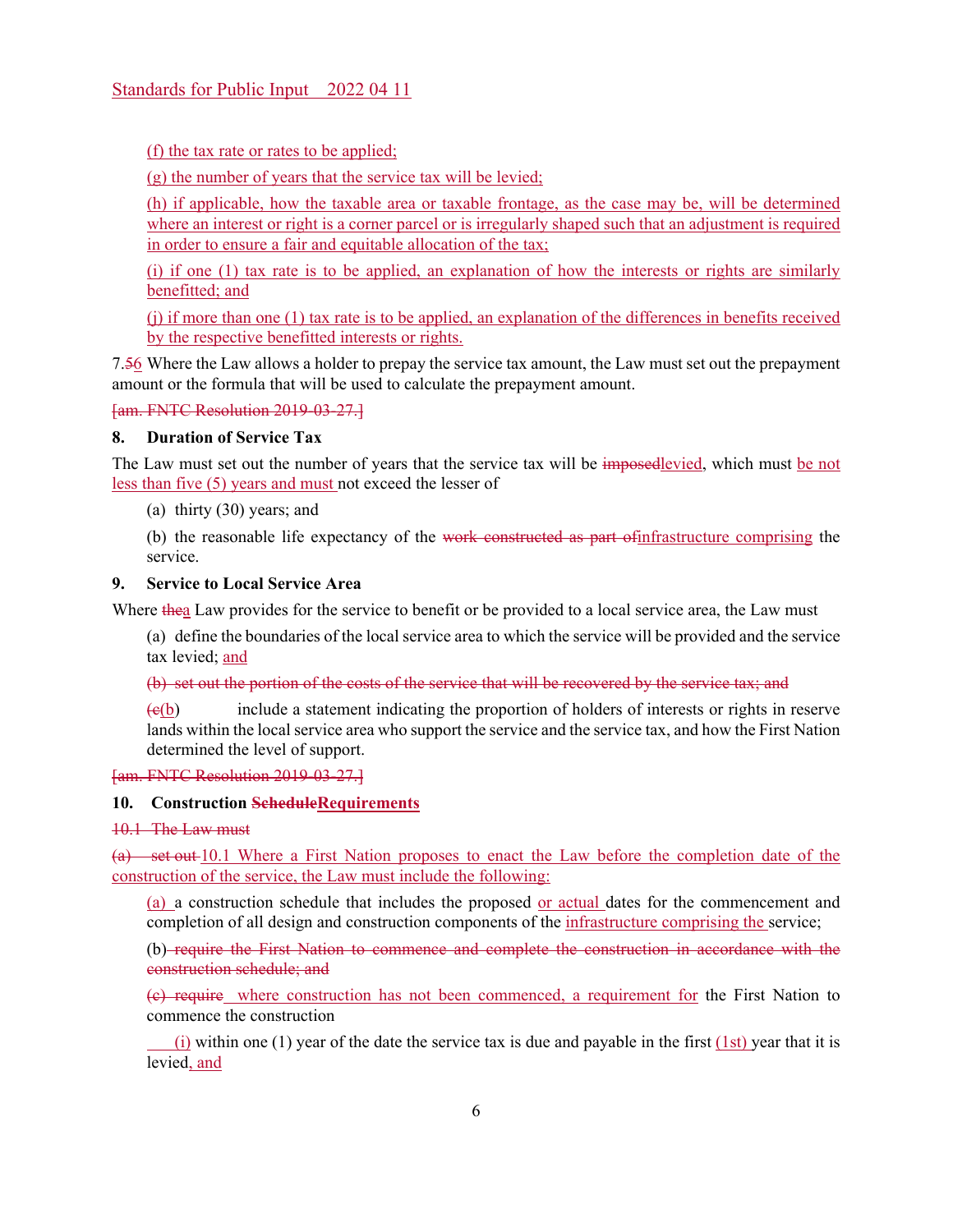(ii) in accordance with the construction schedule; and

(c) a requirement for the First Nation to complete the construction in accordance with the construction schedule.

10.2 The construction schedule required by subsection 10.1 must be reviewed by a registered professional who must certify that the construction schedule

(a) includes all necessary design and construction components of the infrastructure comprising the service; and

(b) provides a reasonable and achievable time frame for the completion of the work.

10.310.3 Where a First Nation proposes to enact the Law after the completion date of the construction of the service, the Law must set out a summary of all design and construction components of the infrastructure comprising the service and the completion date of the construction.

 The Law may permit the First Nation to waive or reduce the amount of a service tax in respect of an interest or right in reserve lands only where the holder or a previous holder of that interest or right has

(a) provided all or part of the service at the holder's expense, or

(b) already paid towards the costs of the service,

in accordance with the terms and conditions specified in the Law.

[am. FNTC Resolution 2019-03-27.]

# **11. Service Tax Roll**

11.1 The Law must provide for the tax administrator to create a service tax roll in the first year that a service tax is levied.

11.2 The Law must require the service tax roll to include the following information in respect of each interest or right in reserve lands:

(a) the name and last known address of the holder of the interest or right;

(b) a short description of the interest or right;

(c) where the tax is imposed on the basis of the assessed value of the interest or right, the total assessed value of the interest or right as shown on the First Nation's assessment roll;

(d) where the tax is imposedlevied on the basis of taxable area or taxable frontage, the taxable area or taxable frontage of the interest or right, as applicable;

(ed) the service tax imposedlevied on the interest or right in the current taxation year;

(fe) any unpaid service taxes, penalties, interest and arrears in respect of the interest or right; and

(gf) if the name of a holder of a charge is included on the First Nation's assessment roll for an interest or right, the name and address of that person.

11.3 Where the service tax is levied on the basis of taxable area or taxable frontage, the Law must require the service tax roll to be reviewed by a registered professional who must certify that the calculation of the taxable area or taxable frontage of each interest or right is correctly shown on the service tax roll.

11.4 The Law must

- (a) provide a process for the service tax roll to be certified that it was completed in accordance with the requirements of the Law;
- (b) require the service tax roll to be available for public inspection at the office of the First Nation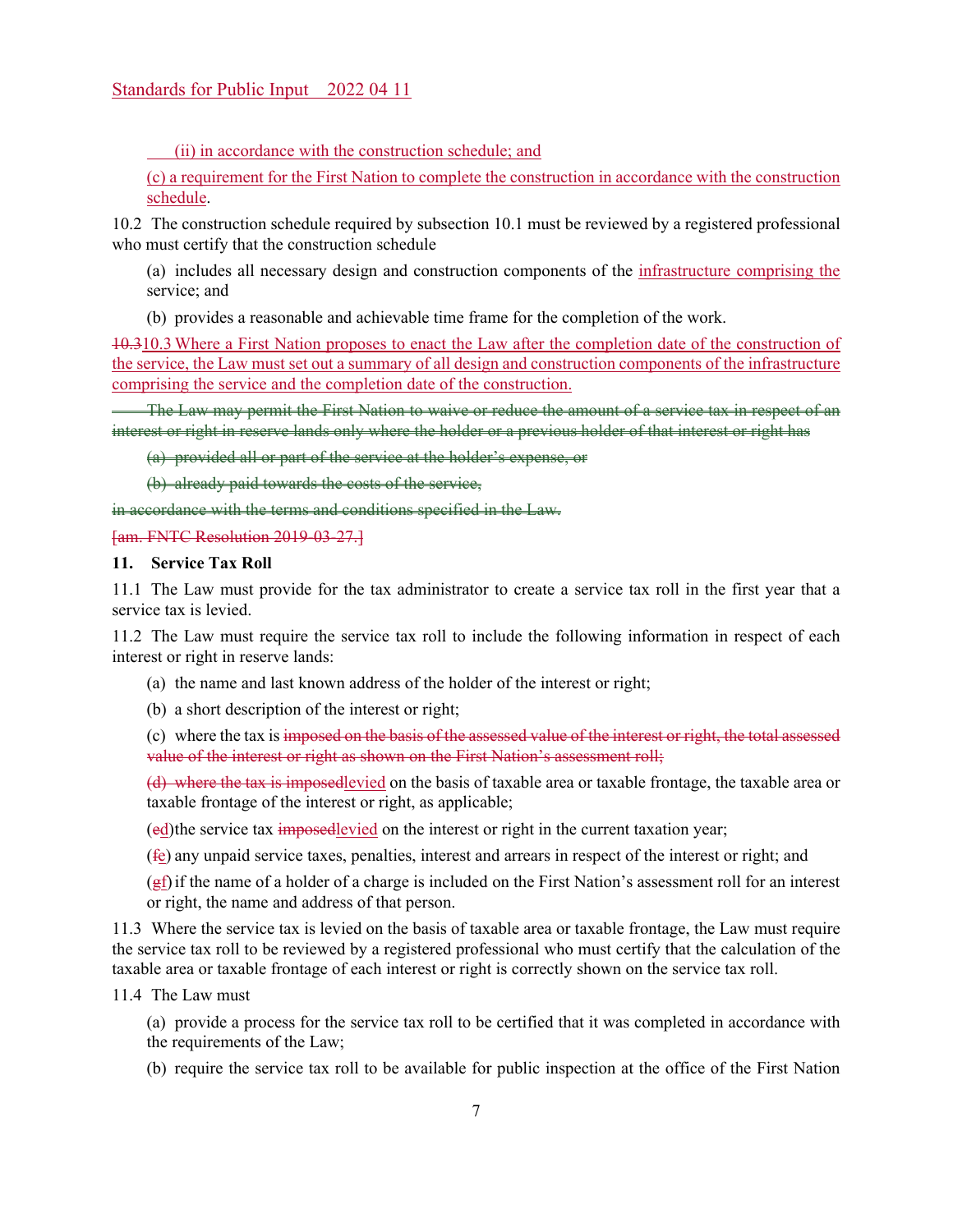during regular office hours; and

(c) include a process for updating the service tax roll in each year that the service tax is levied under the Law.

[am. FNTC Resolution 2019-03-27.]

# **12. Tax Notice and Payment**

12.1 The Law must

- (a) set the date on which the service taxes are due and payable; and
- (b) set out where tax payments must be made and the acceptable forms of payment.

12.2 The Law must require the tax administrator to mail a tax notice in each year to

- (a) each holder of an interest or right in reserve lands subject to the service tax, and
- (b) each person whose name appears on the service tax roll in respect of an interest or right,

by a date set out in the Law, which date must be at least thirty (30) days before the date that the service tax is due.

12.3 The Law must require the tax notice to include

- (a) the information shown on the service tax roll in respect of the interest or right in reserve lands; and
- (b) where payment must be made, the manner of payment and the date the service tax is due.

12.4 Where the Law provides that the service tax may be prepaid, the Law must require the tax notice that is given in the first year the service tax is levied to set out the amount of the prepayment and the date by which the prepayment must be made.

12.5 The Law may provide for a tax notice under a Law to be combined with a tax notice under the First Nation's taxation law.

[am. FNTC Resolution 2019-03-27.]

#### **13. Establishing a Review Panel**

13.1 The Law must provide for Council to establish a review panel to hear and determine service tax appeals.

13.2 The Law must

(a) require the review panel to have at least three (3) members and provide for the appointment of those members by Council resolution;

- (b) provide for a term of appointment of members of the review panel of not less than two (2) years;
- (c) fix the remuneration for members of the review panel;

(d) prohibit a person from serving on the review panel where the person

- (i) has a personal or financial interest in the subject of the appeal,
- (ii) is the Chief or a member of Council, or

(iii) has financial dealings with the First Nation that could reasonably give rise to a conflict of interest or impair that person's ability to deal fairly or impartially with an appeal;

- (e) set out when and how members of the review panel may be removed from office;
- (f) provide for the appointment of a chair and set out the powers, duties and functions of the chair;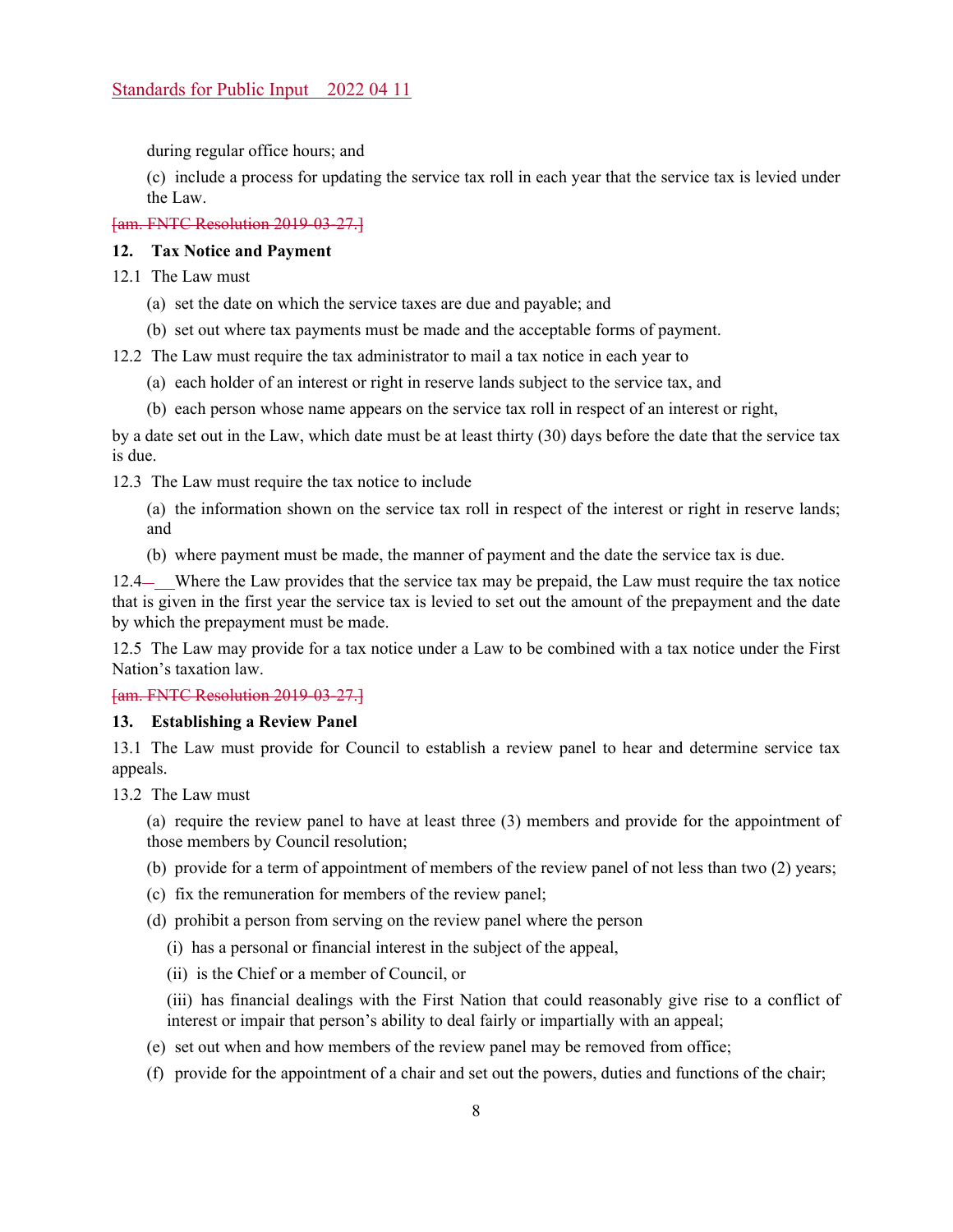(g) establish practices and procedures for the conduct of review panel hearings, including respecting

- (i) a party's right to be heard, have representation, present evidence and call witnesses,
- (ii) the manner by which the review panel may conduct a hearing, and
- (iii) the evidentiary rules that apply during a hearing;

(h) require the review panel, within ten (10) days after completion of a hearing, to make a record of its decision and advise the tax administrator of the decision; and

(i) require the tax administrator to notify the holder of the interest or right in reserve lands and the complainant of a decision of the review panel.

13.3 In establishing practices and procedures of the review panel, the Law may

(a) provide for additional practices and procedures to be established in a practices and procedures manual approved by Council resolution; and

(b) permit the review panel to determine its own procedure during a hearing to the extent not inconsistent with the Law- and any manual approved under paragraph (a).

13.4 Despite subsection 13.2, the Law may allow Council to establish a review panel by appointing the First Nation's assessment review board as the review panel.

[am. FNTC Resolution 2019-03-27.]

# **14. Appeal to Review Panel**

14.1 The Law must

(a) provide an opportunity for a holder to appeal a service tax before it is imposedlevied for the first time, on the following grounds:

(i) there is an error or omission respecting a name or address on the service tax roll,

(ii) there is an error or omission respecting the inclusion of an interest or right in reserve lands, including on the grounds that an interest or right or its holder will not have the opportunity to benefit from the service, immediately or in the future,

(iii) where the service tax is levied on the basis of taxable area or taxable frontage, that there is an error or omission respecting the taxable area or taxable frontage of an interest or right in reserve lands, or

(iv) where the Law provides for exemptions, that an exemption has been improperly allowed or disallowed; and

(b) provide an opportunity in each subsequent year that a service tax is levied for a holder of an interest or right to appeal

(i) a change in the service tax rate levied against that holder's interest or right, or

(ii) the tax administrator's refusal to make a change to the service tax roll respecting a matter referred to in paragraph (a) that is requested by the holder.

14.2 The Law must not impose a fee for appealing a service tax.

14.3 The Law must provide for the complainant, the tax administrator and the holder of the interest or right in reserve lands (if other than the complainant) to be the parties to the appeal.

14.4 The Law must set out procedures for updating the service tax roll to reflect decisions of the review panel.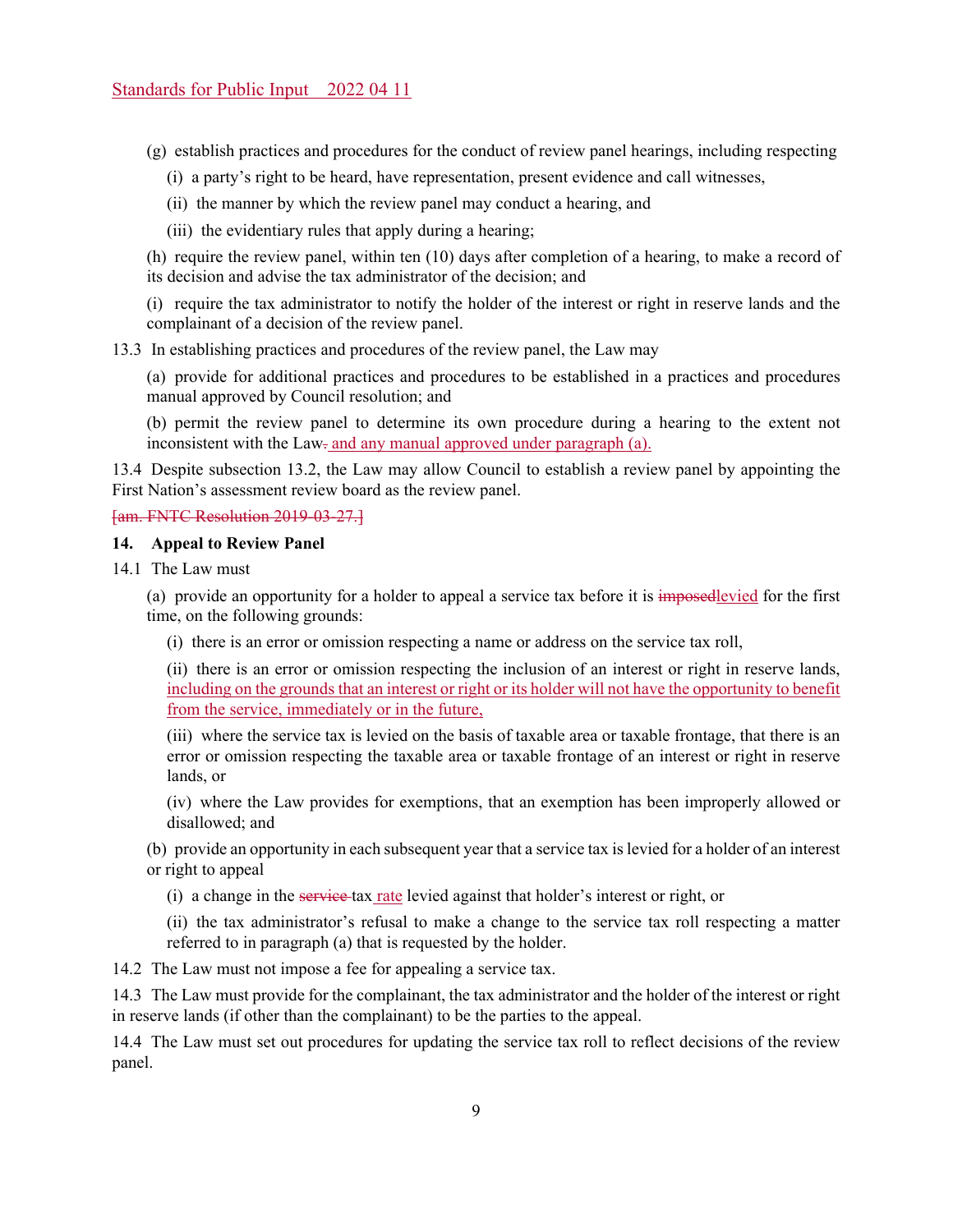#### [am. FNTC Resolution 2019-03-27.]

# **15. Penalties**

Where the Law provides for a penalty to be imposed in respect of unpaid service taxes, the Law must set out the when the penalty will be imposed if the service taxes remain unpaid.

#### **16. Confidentiality**

The Law must provide for the confidentiality of information and documents obtained by the tax administrator, a review panel and any other person who has custody or control of records obtained or created under the Law, except that disclosure may be made

- (a) in the course of administering the Law or performing functions under it;
- (b) in proceedings before a review panel, a tribunal having jurisdiction or a court of law;

(c) where a holder gives written authorization for his or herthe holder's agent to obtain confidential information relating to an interest or right in reserve lands;

(d) by the tax administrator to a third party for research (including statistical) purposes, provided the information or documents do not include any information that is in an individually identifiable form; or

(e) by Council to a third party for research (including statistical) purposes.

[am. FNTC Resolution 2019-03-27.]

# **PART VIII**

# **REVOCATION AND COMING INTO FORCE**

#### **Revocation**

The *Standards for First Nation Service Tax Laws, 2016* that were established and effective on June 20, 2012as of September 14, 2016, are revoked.

# **Coming into Force**

These Standards are established and in effect as of <del>September 14, 2016</del> . 2022.

# **PART VIIIIX**

#### **ENQUIRIES**

All enquiries respecting these Standards should be directed to:

First Nations Tax Commission 321 – 345 Chief Alex Thomas Way Kamloops, BC V2H 1H1 Telephone: (250) 828-9857